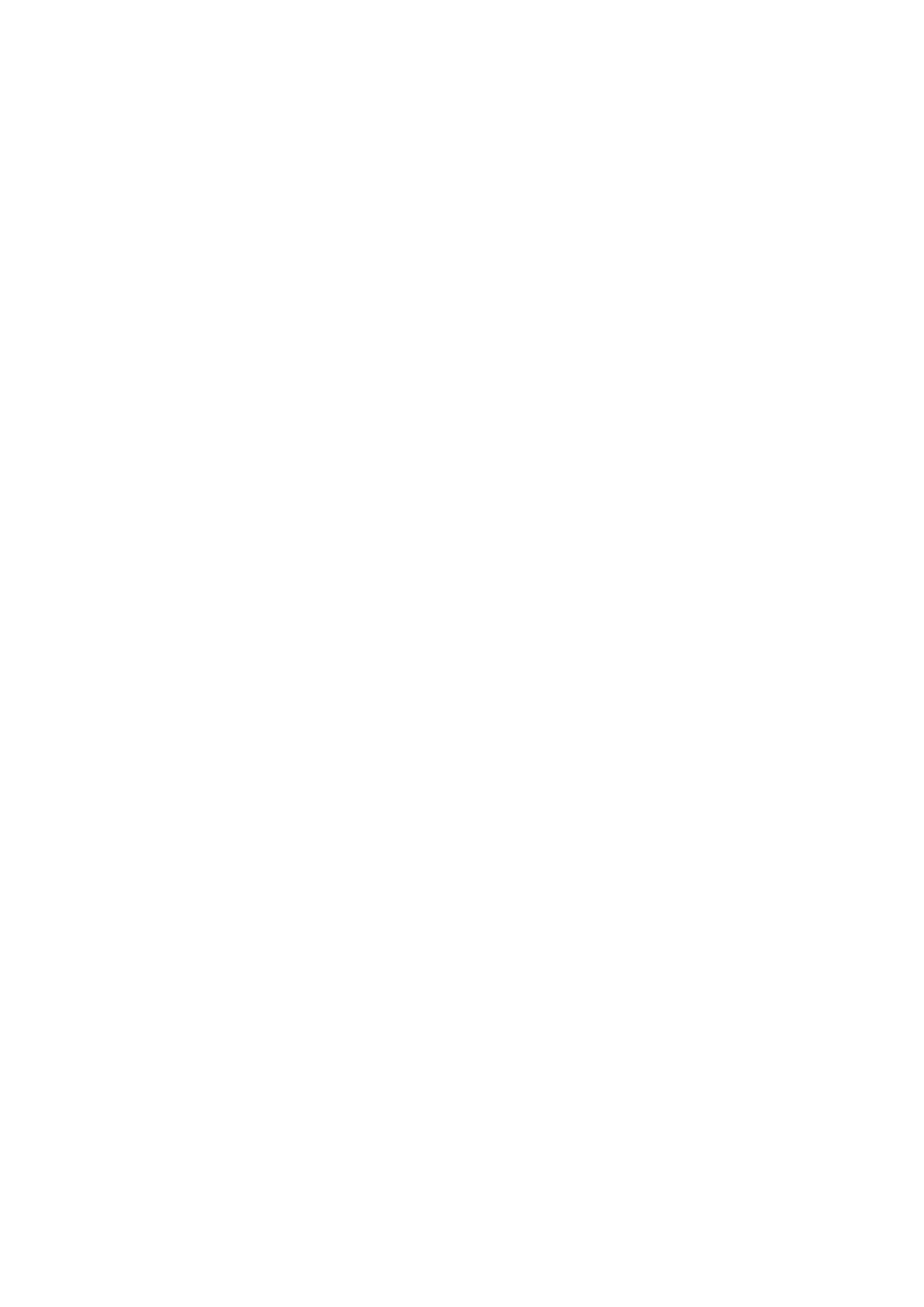# **Contents**

|  |  | 3. Restricting comments |  |
|--|--|-------------------------|--|
|  |  |                         |  |
|  |  |                         |  |

If you require this document in an alternative format, such as large print, please email [is.skills@ed.ac.uk.](mailto:is.skills@ed.ac.uk)

Copyright © IS 2014

Permission is granted to any individual or institution to use, copy or redistribute this document whole or in part, so long as it is not sold for profit and provided that the above copyright notice and this permission notice appear in all copies.

Where any part of this document is included in another document, due acknowledgement is required.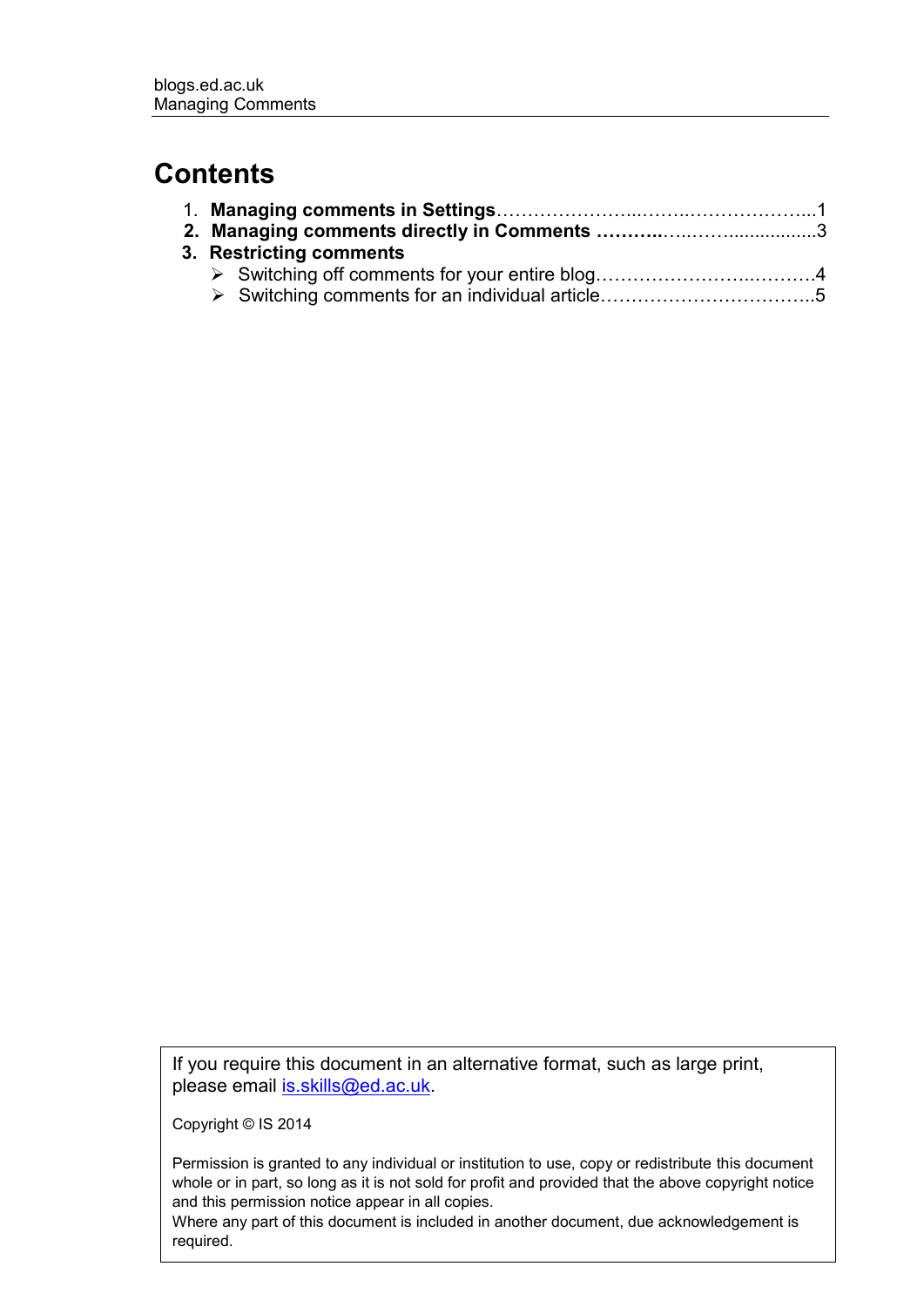## **1. Managing comments in Settings**

[1] Log into your blog via EASE fro[m blogs.ed.ac.uk.](http://blogs.ed.ac.uk/)

[2] Go down the side dashboard to Settings/ Discussion. This page will allow to make modifications to comments and the way they are moderated.

[3] In the Default article settings, you can decide whether you want to allow outward links to other blogs. These options give you the possibility to notify blogs when you link to them and, reciprocally, to be notified if somebody links to your blog. The last default option allows you to switch off all comments for any new article.

In Other comment settings, you can decide if the author of the comment has to identify him/herself, if they must be logged in as well as other options (featured below).

| Other comment settings | √ Comment author must fill out name and email                                                                   |  |  |
|------------------------|-----------------------------------------------------------------------------------------------------------------|--|--|
|                        | Users must be registered and logged in to comment                                                               |  |  |
|                        | Automatically close comments on articles older than 14<br>days                                                  |  |  |
|                        | Show comments cookies opt-in checkbox.                                                                          |  |  |
|                        | $\blacktriangleright$ Enable threaded (nested) comments $\blacktriangleright$ $\blacktriangleright$ levels deep |  |  |
|                        | top level comments per page and the last v   page displayed by default<br>Break comments into pages with 50     |  |  |
|                        | Comments should be displayed with the $\left  \right $ older $\left  \right $ comments at the top of each page  |  |  |

[4] Options below include the possibility to receive an email if somebody comments (see Email me whenever) or the possibility to manually approve every comment before they are published (see Before a comment appears). Tick the box if you want to enable the modification.

| Email me whenever        | Anyone posts a comment                                           |  |  |
|--------------------------|------------------------------------------------------------------|--|--|
|                          | $\blacktriangleright$ A comment is held for moderation           |  |  |
|                          |                                                                  |  |  |
| Before a comment appears | Comment must be manually approved                                |  |  |
|                          | $\sqrt{}$ Comment author must have a previously approved comment |  |  |
|                          |                                                                  |  |  |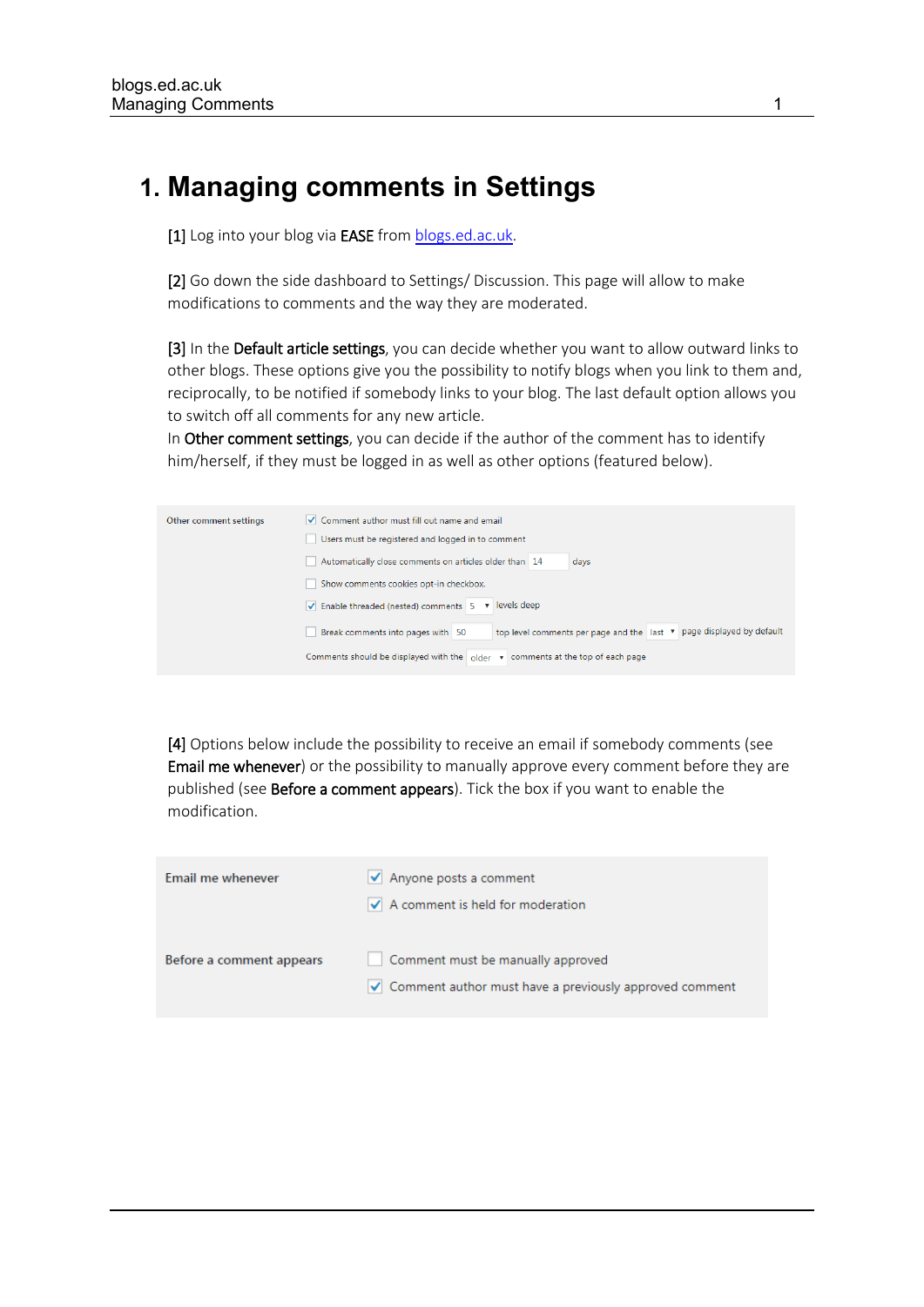[5] At the bottom of the page, you have the possibility to change settings for the avatars of people commenting. Tick the box if you want to enable the modification.

| <b>Avatars</b>                                                                                                                                                                                                       |                                                                                                                                                                                                     |  |  |
|----------------------------------------------------------------------------------------------------------------------------------------------------------------------------------------------------------------------|-----------------------------------------------------------------------------------------------------------------------------------------------------------------------------------------------------|--|--|
| An avatar is an image that follows you from weblog to weblog appearing beside your name when you comment on avatar enabled sites. Here you can enable the display of avatars for<br>people who comment on your site. |                                                                                                                                                                                                     |  |  |
| <b>Avatar Display</b>                                                                                                                                                                                                | Show Avatars                                                                                                                                                                                        |  |  |
| <b>Maximum Rating</b>                                                                                                                                                                                                | $\bullet$ $G$ - Suitable for all audiences                                                                                                                                                          |  |  |
|                                                                                                                                                                                                                      | PG - Possibly offensive, usually for audiences 13 and above                                                                                                                                         |  |  |
|                                                                                                                                                                                                                      | R - Intended for adult audiences above 17                                                                                                                                                           |  |  |
|                                                                                                                                                                                                                      | $\bigcirc$ X - Even more mature than above                                                                                                                                                          |  |  |
| <b>Default Avatar</b>                                                                                                                                                                                                | For users without a custom avatar of their own, you can either display a generic logo or a generated one based on their email address.<br>$\circledbullet$<br><b>Mystery Person</b><br><b>Blank</b> |  |  |
|                                                                                                                                                                                                                      | <b>C</b> Gravatar Logo                                                                                                                                                                              |  |  |
|                                                                                                                                                                                                                      | Generated)                                                                                                                                                                                          |  |  |
|                                                                                                                                                                                                                      | C٦<br>Wavatar (Generated)                                                                                                                                                                           |  |  |
|                                                                                                                                                                                                                      | MonsterID (Generated)                                                                                                                                                                               |  |  |
|                                                                                                                                                                                                                      | Retro (Generated)                                                                                                                                                                                   |  |  |

[6] Remember to click the Save Changes button at the bottom of the page

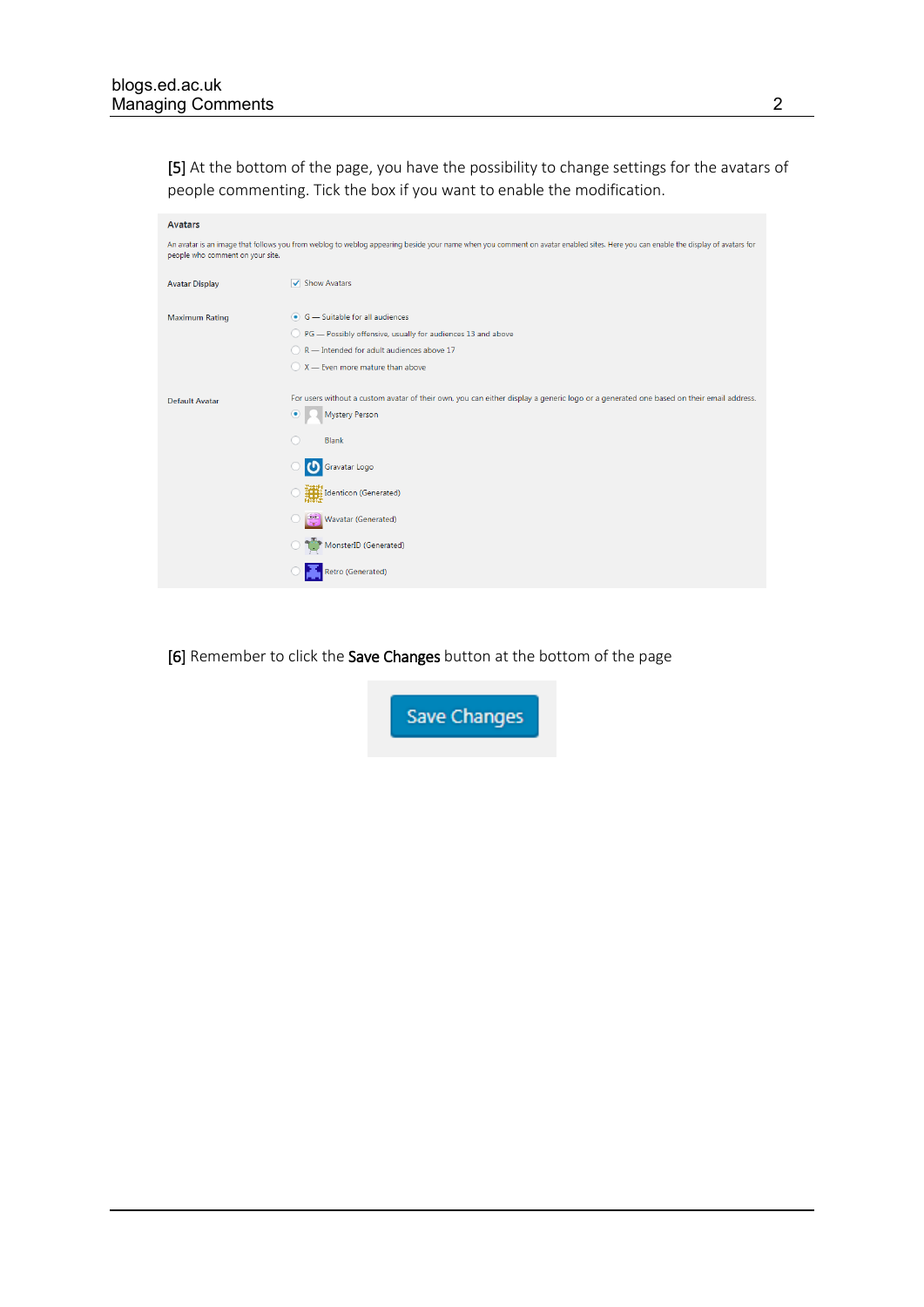# **2. Managing comments directly in Comments section**

[1] Once logged into your blog, click on Comments in the sidebar.

This will load a page featuring all the comments on your blog from most recent to oldest. Here you can approve, unapprove, delete or spam comments. You can also sort them depending on their status (pending, approved, spam, trash) at the top.

[2] To modify your comments, tick the box on the left of the comment you wish to act upon. Then, click on **Bulk Actions** to see a list of possible actions.

| Comments                                                                                    |                                                                                                                                                                                          |                                              | Screen Options ▼<br>Help $\Psi$ |
|---------------------------------------------------------------------------------------------|------------------------------------------------------------------------------------------------------------------------------------------------------------------------------------------|----------------------------------------------|---------------------------------|
|                                                                                             | You just uploaded an image. Was it a Creative Commons image that you would like to add an image credit to? Head to the Media Library to add it.                                          |                                              | $\boldsymbol{\omega}$           |
| All (2) L. Dending (9) L. Approved (2)   Spam (3)   Bin (0)<br><b>Bulk Actions</b><br>Apply | All comment types ▼<br>Filter                                                                                                                                                            |                                              | Search Comments<br>2 items      |
|                                                                                             | Comment                                                                                                                                                                                  | In Response To                               | Submitted On                    |
| vletst6<br>$\blacktriangledown$<br>vletst6@ed.ac.uk<br>192.168.151.1                        | Hi, this is an unwanted comment.                                                                                                                                                         | Media<br><b>View Post</b><br>$\vert 1 \vert$ | 2018/10/08 at 11:39<br>am       |
| A WordPress Commenter<br>处<br>wordpress.org<br>wapuu@wordpress.example                      | Hi, this is a comment.<br>To get started with moderating, editing, and deleting comments, please visit the<br>Comments screen in the dashboard.<br>Commenter avatars come from Gravatar. | Welcome!<br><b>View Post</b><br>$\mathbf{1}$ | 2018/07/13 at 2:09<br>pm        |
| Author                                                                                      | Comment                                                                                                                                                                                  | In Response To                               | Submitted On                    |
|                                                                                             |                                                                                                                                                                                          |                                              | 2 items                         |

[3] Once you have decided on your desired action from the list, click Apply. You can also make modifications by hovering over the comment. When doing so, a list of actions will appear. You have the possibility to Edit or Reply to the comment as well.

| Comments                                                                                       |                                                                                                                                                                                          |                                              | D.                                |
|------------------------------------------------------------------------------------------------|------------------------------------------------------------------------------------------------------------------------------------------------------------------------------------------|----------------------------------------------|-----------------------------------|
|                                                                                                | You just uploaded an image. Was it a Creative Commons image that you would like to add an image credit to? Head to the Media Library to add it.                                          |                                              | $\boldsymbol{\Omega}$             |
| All (2)   Pending (0)   Approved (2)   Spam (3)   Bin (0)<br><b>Bulk Actions</b><br>Apply<br>▼ | Filter<br>All comment types ▼                                                                                                                                                            |                                              | <b>Search Comments</b><br>2 items |
| Author                                                                                         | Comment                                                                                                                                                                                  | In Response To                               | Submitted On                      |
| vletst6<br>vletst6@ed.ac.uk<br>192.168.151.1                                                   | Hi, this is an unuse<br>Jnapprove   Reply   Quick Edit   Edit   Spam   Bin                                                                                                               | Media<br><b>View Post</b><br>$\mathbf{1}$    | 2018/10/08 at 11:39<br>am         |
| A WordPress Commenter<br>Ó,<br>wordpress.org<br>wapuu@wordpress.example                        | Hi, this is a comment.<br>To get started with moderating, editing, and deleting comments, please visit the<br>Comments screen in the dashboard.<br>Commenter avatars come from Gravatar. | Welcome!<br><b>View Post</b><br>$\mathbf{1}$ | 2018/07/13 at 2:09<br>pm          |
| Author                                                                                         | Comment                                                                                                                                                                                  | In Response To                               | <b>Submitted On</b>               |
|                                                                                                |                                                                                                                                                                                          |                                              | 2 items                           |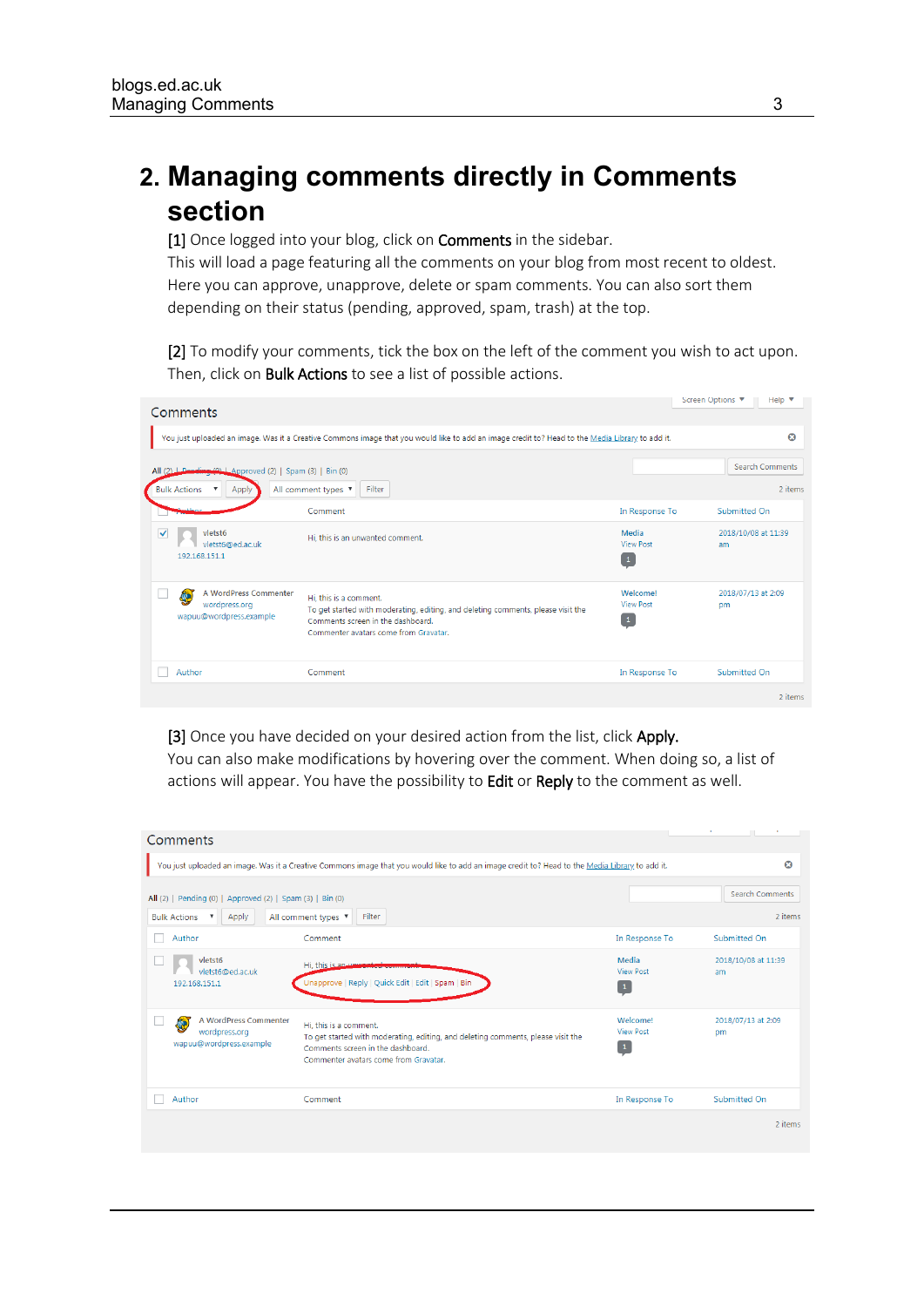## 3. Restricting Comments

Find out more about switching off the comment option completely for your whole blog or for an individual post.

➢ Switching off comments for your entire blog

#### [1] Go to Settings/Discussion.

[2] In the Default Settings, untick the third option: 'allow People to post comments on new articles'.



Please note that doing this will not delete already existing comments. If you wish to delete all past articles, you can do this either by deleting each one in the **Comment** section (see above) or turn to Other comment settings.

In Other comments, tick 'Automatically close comments on articles older than [] days' and change the number to 0 so that it resembles the screenshot below. This will disable all comments for any article on your blog.

| Other comment settings | √ Comment author must fill out name and email                                                                |  |  |
|------------------------|--------------------------------------------------------------------------------------------------------------|--|--|
|                        | Users must be registered and logged in to comment                                                            |  |  |
|                        | Automatically close comments on articles older than 0<br>days                                                |  |  |
|                        | Show comments cookies opt-in checkbox.                                                                       |  |  |
|                        | Enable threaded (nested) comments $5$ $\blacktriangledown$ levels deep                                       |  |  |
|                        | Break comments into pages with 50<br>top level comments per page and the last v page displayed by default    |  |  |
|                        | Comments should be displayed with the $ _{\text{older}} \blacktriangledown$ comments at the top of each page |  |  |

[3] Remember to Save Changes.